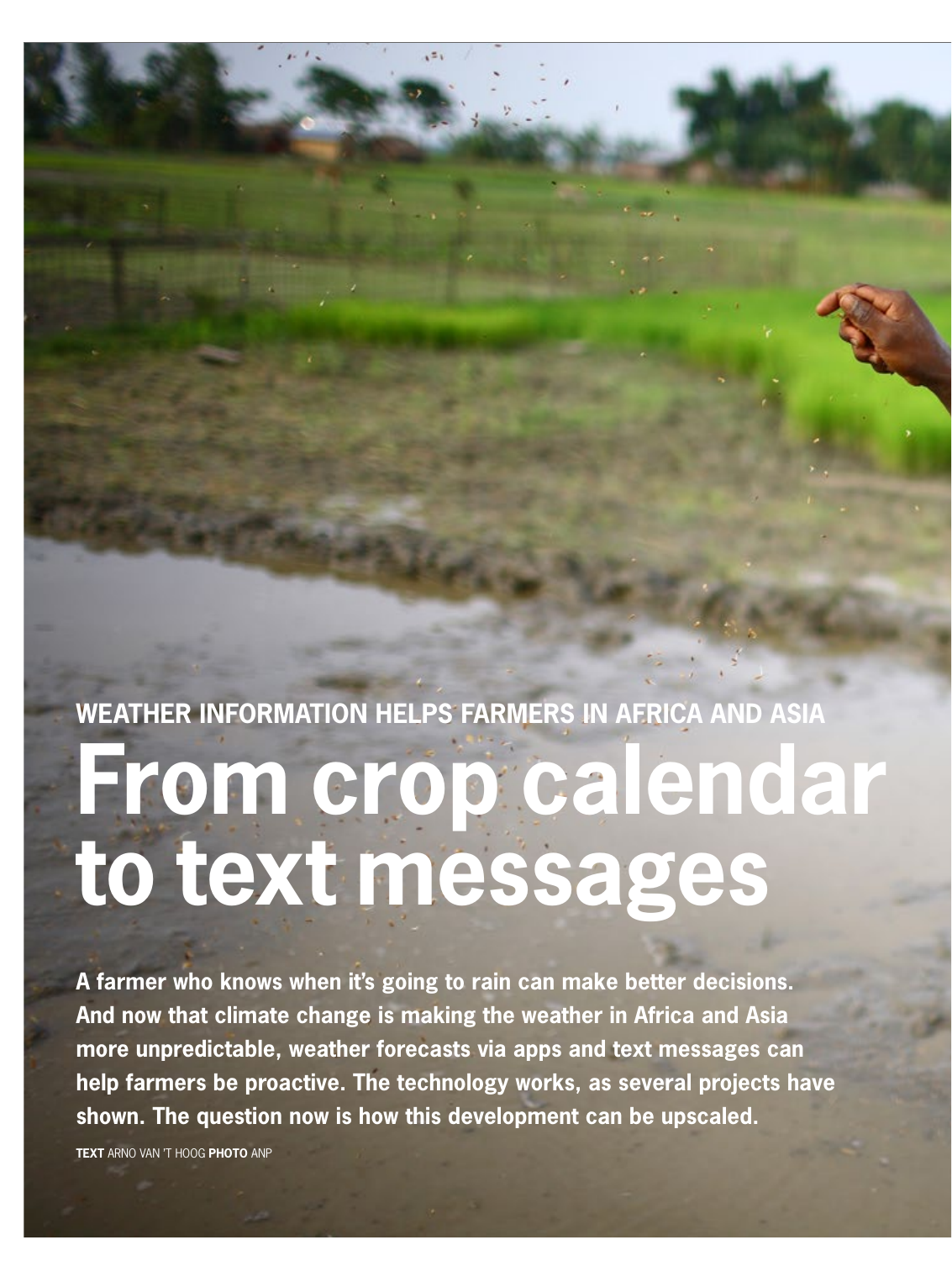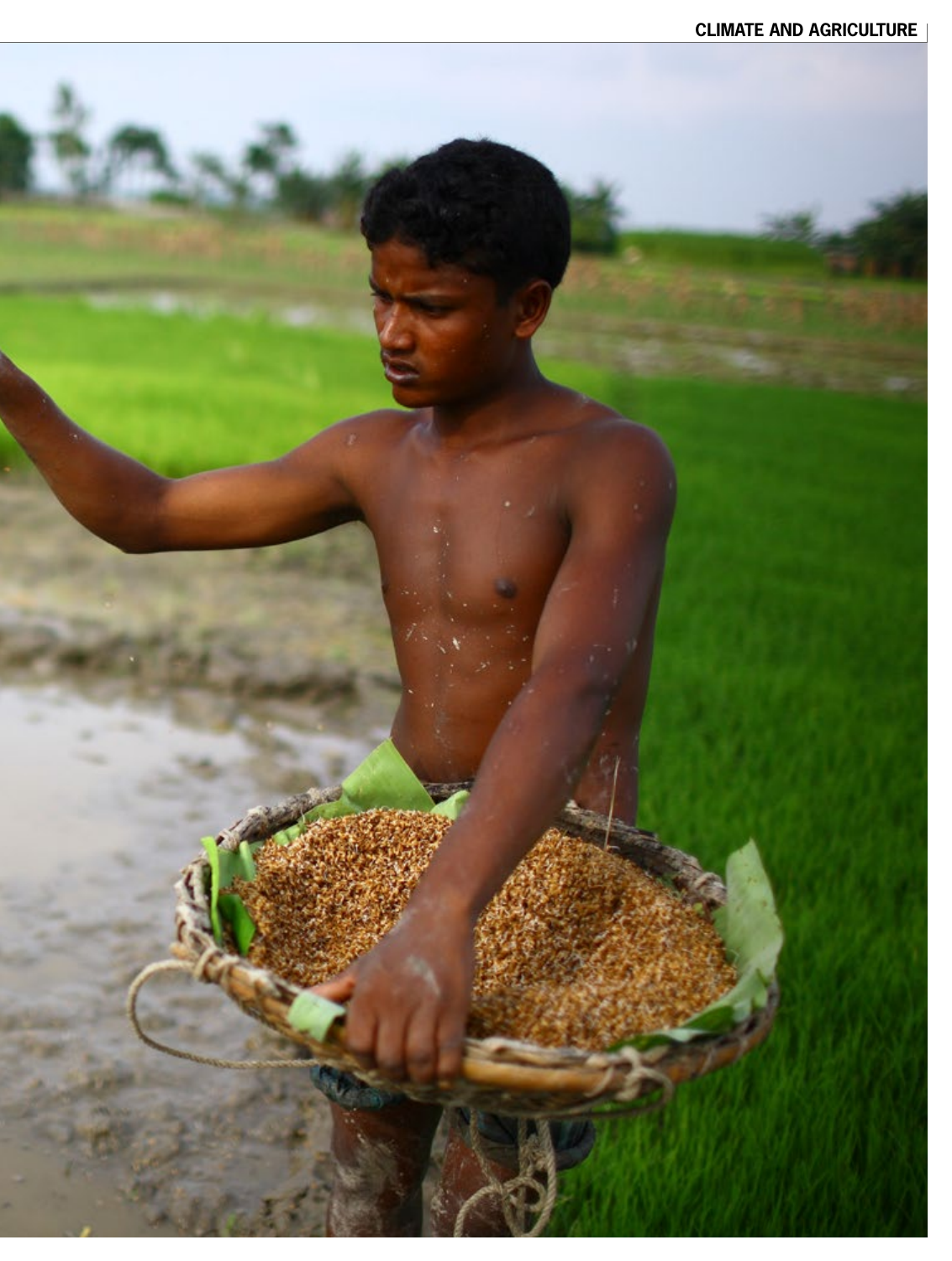**For** or the sesame farmers in Ethiopia, the start of the rainy season used to be a reliable fixture. If you sowed when the rains came, things usually worked out well,' says Wageningen-trained meteorologist Gerrit Hiemstra. But now the sesame farmers face change and uncertainty. 'Nowadays the start of the rainy season is much more variable, and sometimes there is a false start: the rains seem to come, but then it is dry for a while again. Farmers have then wasted all their seed and they don't always have the money to sow again. Then there is no harvest that season. The farmers lack access to usable and detailed weather information, which could help them avoid harvest failures.'

In the past five years, Hiemstra and his meteorology and climate change consultancy company Weather Impact have worked on weather information services within the Dutch project G4AW: Geodata for Agriculture and Water. The aim of G4AW was to supply farmers and fishers in Ethiopia, Burundi, Indonesia and Myanmar with usable weather and agricultural information, partly based on geodata from Dutch satellites. Wageningen Environmental Research coordinated the project G4INDO for rice farmers on Java and, together with Weather Impact, was involved in the G4AW project CommonSense in Ethiopia.

**'Two text messages a week can make a world of difference'**



## **WEATHER FORECAST BY SMS IN ETHIOPIA**

Few sesame farmers in Ethiopia have a smartphone but most do have a mobile phone. In the G4AW project, weather information from satellites and other sources is transformed into a compact text message in the local language.

It's the 'last mile' that's important in these projects, says Hiemstra. How do you get weather information to the farmer? 'For the Ethiopian sesame farmers, we opted for sending text messages. Two text messages a week can make a world of difference, if you previously had to go by the calendar, the wind and bird migrations.' Most sesame farmers don't have a smartphone but do have a mobile phone. 'So we put the data from satellites and other sources into a compact message. In the local language too. About 40 languages are spoken in Ethiopia, many of them with their own script. A weather text message in Amharic looks really special. It sounds simple: sending an individual text message to 10,000 sesame farmers twice a week, specific to their location. But you need to know exactly where a sesame farmer lives. Collecting that data is a challenge in such a big country, where not everyone knows what a map is and how the place they live is shown on the map.' The project was a collaboration between a

sesame farmers' organization, the ministry of agriculture, a telecom provider, and researchers. Hiemstra: 'It takes several parties to get a project like that off the ground. You need the cooperation of various government services, and they are not always used to that. It just does take time and effort to build up those kinds of relations.' Such institutionalization is indispensable, though, for sustaining and improving a weather service in the long term. For good reason, that is one of the main conclusions in Weather Impact's report on the Ethiopian project, on which geo-information specialist Tomaso Ceccarelli of Wageningen Environmental Research worked on as well.

#### **LACK OF WEATHER STATIONS**

The Dutch meteorological organization KNMI has dozens of weather stations, a rain radar and wind meters, and farmers, businesses and amateur meteorologists collect precipitation and temperature data too. That knowledge is used to improve weather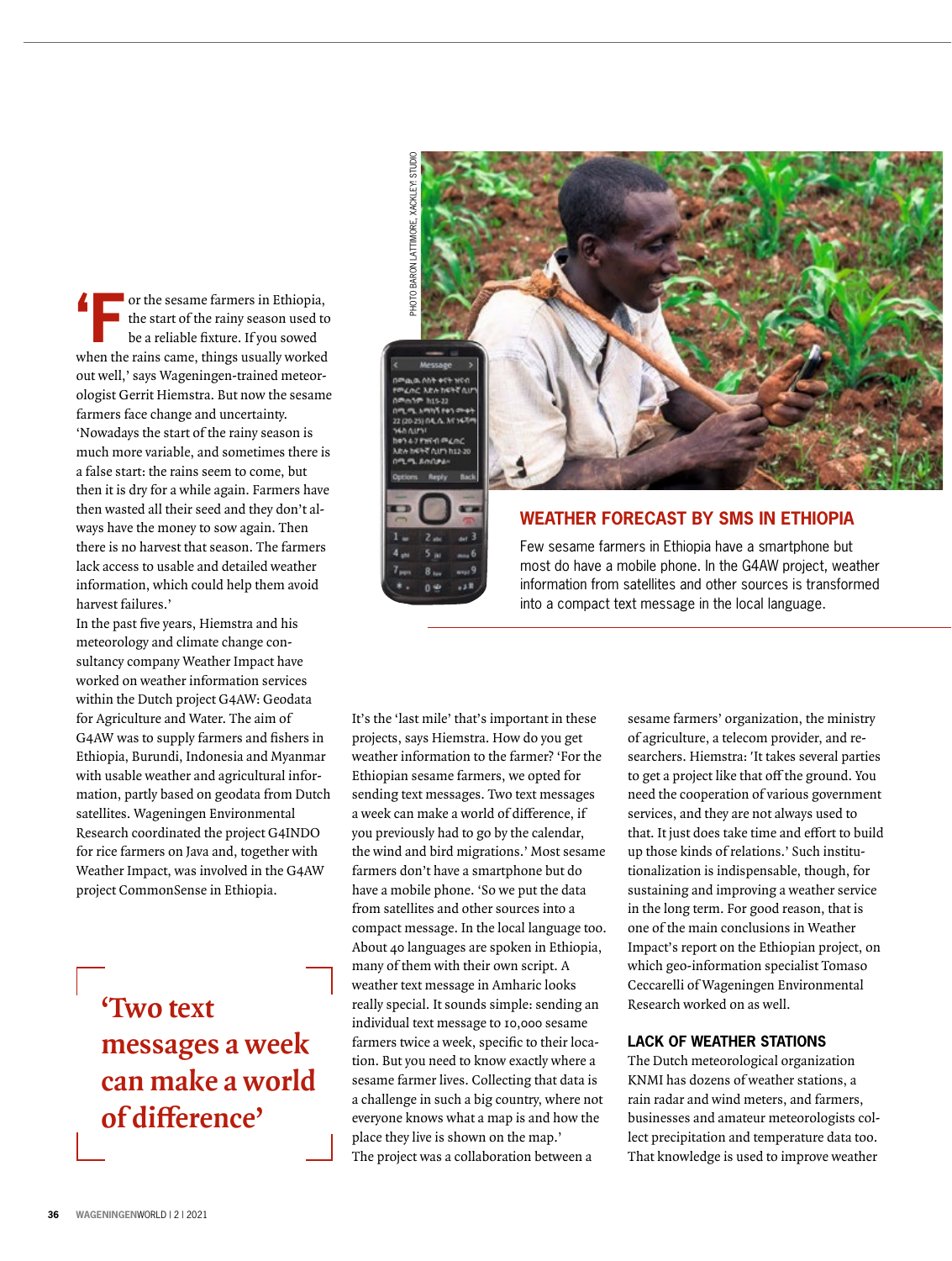

# **DESIGNING TOGETHER IN BANGLADESH**

In the Waterapps project in Bangladesh, agricultural weather information was designed in consultation with the users. The information is delivered via text message and an app, and is discussed in field schools and app groups.

models and to check whether forecasts are accurate. That knowledge is only available in Ethiopia to a limited extent because of an acute shortage of weather stations. There have been attempts to evaluate the forecasts using precipitation measurements, says Hiemstra. 'But then you are dependent on a handful of weather stations in a country twice the size of France. That lack of measuring data on the ground is a hindrance. It makes much of Africa a kind of blank space for atmospheric modelling. People are working on that, but it is a structural problem that is not easy to solve. The scale of the continent is deceptive too. The whole of Europe, the United States, China and India would fit into Africa. That makes it hard to come anywhere near the density of rain meters that there is in Europe.'

According to Hiemstra, the development of meteorology is lagging behind in many countries due to poor organization and a lack of financing. The same goes for the weather services for the sesame farmers. *Countries in Africa and Asia, agrees profes-* become less reliable and people have

The evaluation shows that the farmers are satisfied. In the report on the project, Yelale Amebachew explains that television used to be the only source of weather information. He used the text messages to postpone sowing in the spring until the rains came, and to protect the harvested sesame and millet in the field with plastic against wind and rain. Hiemstra: 'If you can keep this up, it can really make a difference to sesame farmers. But keeping it up is precisely the problem. At some point, the research project will be over, and the money will be finished. The service stops then. Who is going to carry on providing this service? For hundreds of thousands of participants, the basic costs of the weather service are less than one euro per year per farmer. But the total costs mount up, of course.'

#### **RESERVE A TRACTOR**

Access to useful weather information could help improve food security in many sor Fulco Ludwig of Wageningen's Water Systems and Global Change chair group. He supervises PhD students in countries including Ghana and Bangladesh who do research on developing weather services geared to local farming communities and their needs and daily decisions. 'In Ghana, for instance, reserving a tractor is a critical moment for preparing the fields, because there is a shortage of machinery. That makes it important to know in advance when the rainy season will start and when you need to plough and plant.'

In recent years, Ludwig and his colleagues were involved in coordinating the Waterapps programme financed by the Dutch Research Council, NWO. Waterapps aimed at developing tailormade water information services for the urbanizing deltas of Accra in Ghana and Khulna in Bangladesh, to improve water and food security there. In delta regions, both periodic drought and heavy rainfall and flooding pose risks. Timely and precise forecasts help local communities to plan better, even in emergencies.

Various organizations collaborated in the Waterapps projects, including Wageningen researchers and PhD students, Wageningen Academy, local universities, governments and agricultural and meteorological services. The aim was to develop mobile information technology for sharing knowledge and weather forecasts. 'In Bangladesh, that led to a system of forecasts that were sent out by text message and discussed in weekly field schools. In Ghana, app groups were set up in which farmers discussed what they did with the forecasts.'

#### **SILTED-UP RIVERS**

By participating in projects aiming at more personalized weather forecasts, users learned to make better plans and decisions and to deal with climate change. Local knowledge about weather systems has become less reliable and people have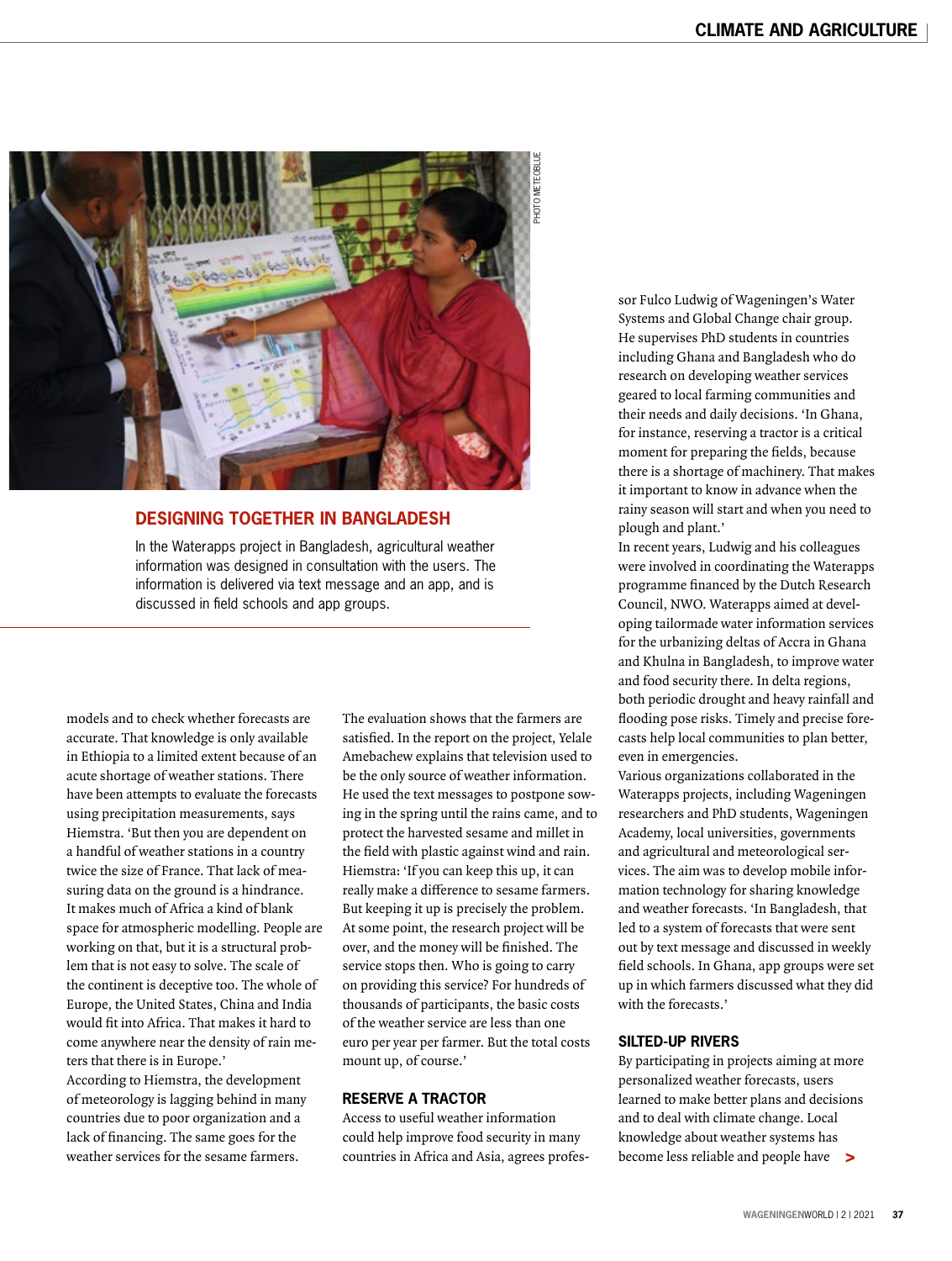

#### **PREDICTING SHOWERS WITH GSM MASTS**

Telephone companies regularly check the signal quality, inadvertently also measuring whether it is raining, as rain diminishes the signal trans mission between masts. 'For about 15 years, researchers have been trying to estimate pre cipitation by the way that telephone signal gets dampened,' says Ruben Imhoff, a PhD research er at Deltares and WUR. 'Just like the rain radar, we are aiming to use these data for a shortrange forecast of how showers develop. That is called nowcasting. You forecast the direction of movement and the development of the showers over the next few hours. We are already used to that on the KNMI's rain radar service, but we want to see if it can be done using this method too. The degree of precision depends on the lo cation. There are a lot of masts in urban areas, but not in the IJsselmeer or the Wadden Sea, for example.

The water boards are particularly interested in more precise forecasting of extreme rainfall in the summer, so they can start draining polders in time. 'The weather models the water boards currently use are sometimes out by dozens of kilometres. It just is difficult to predict rainfall accurately.'

The new rain-measuring technology could also be of interest for countries where no precipita tion radar is available, but mobile phones are. 'We know the measuring technique works in the Netherlands, but my colleagues are now testing it in Nigeria and Sri Lanka, where there are dif ferent weather systems. Showers can brew up in half an hour, and it rains much more heavily in tropical regions, so you need to find out wheth er the method estimates and forecasts precipi tation reliably under those conditions too.'

a greater need for something to hold on to, says Ludwig. For example, in certain lowlying rice-growing areas of Bangladesh where irrigation channels and rivers are silting up due to drought. 'Every season, farmers face the choice: am I going to irri gate with saltwater this week, or shall I wait for the rain? If you know when it will rain, you can make that decision. As soon as rice plants germinate, they become sensitive to salt. But if you know it's not going to rain for a while, and everything is drying out, you would be better off irrigating a little bit. A lower yield is better than a failed harvest.' This influences choices like which crop to grow, which depends on how much rain is expected. Maize with a short or a long growing season, for example, says Ludwig. 'If there is not much rain coming, a variety with a short growing cycle is better. The weather forecast is important for the timing and dosage of fertilizer and insecticides, too. Spraying crops with pesticides just be fore a rainy day is not a good idea. Farmers in Bangladesh say they save money because of the better forecasts, by using smaller amounts of pesticide for instance.'

#### **INTERPRETING DATA**

App groups and field schools play a key role in the establishment of weather forecasting services, says Ludwig. You can't just intro duce agricultural weather services from an app store in Europe. 'Designing and training – capacity building – in consultation is cru cial,' he says. 'In the course of this project, we realized that taking part in the process of designing a weather service was an import ant learning experience for the participants. That is essential to fully understanding the weather information you receive. You need to interpret data, such as a 20 or 90 per cent chance of rain, which doesn't tell you exactly when the rain will fall. Or to realize that long-range forecasts are always less reliable. Through these kinds of app group, local of-